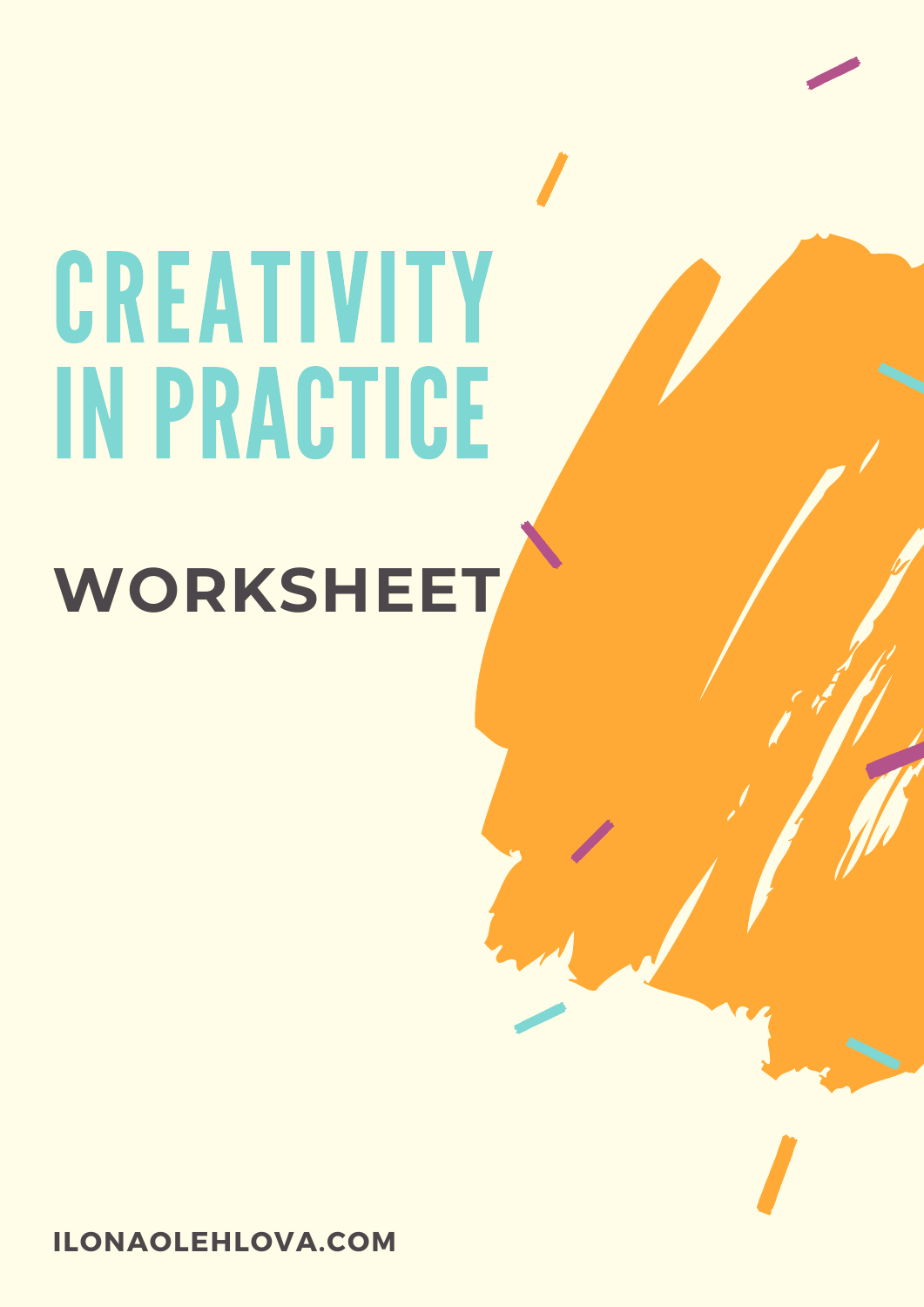# **CREATIVITY IN PRACTICE**

**Are you wondering how to be more creative? Are you interested to try several creative activities? If yes, you have the right worksheet.**

**If you would like to explore the topic of creativity more feel welcome to schedule free online talk to start your creative journey.**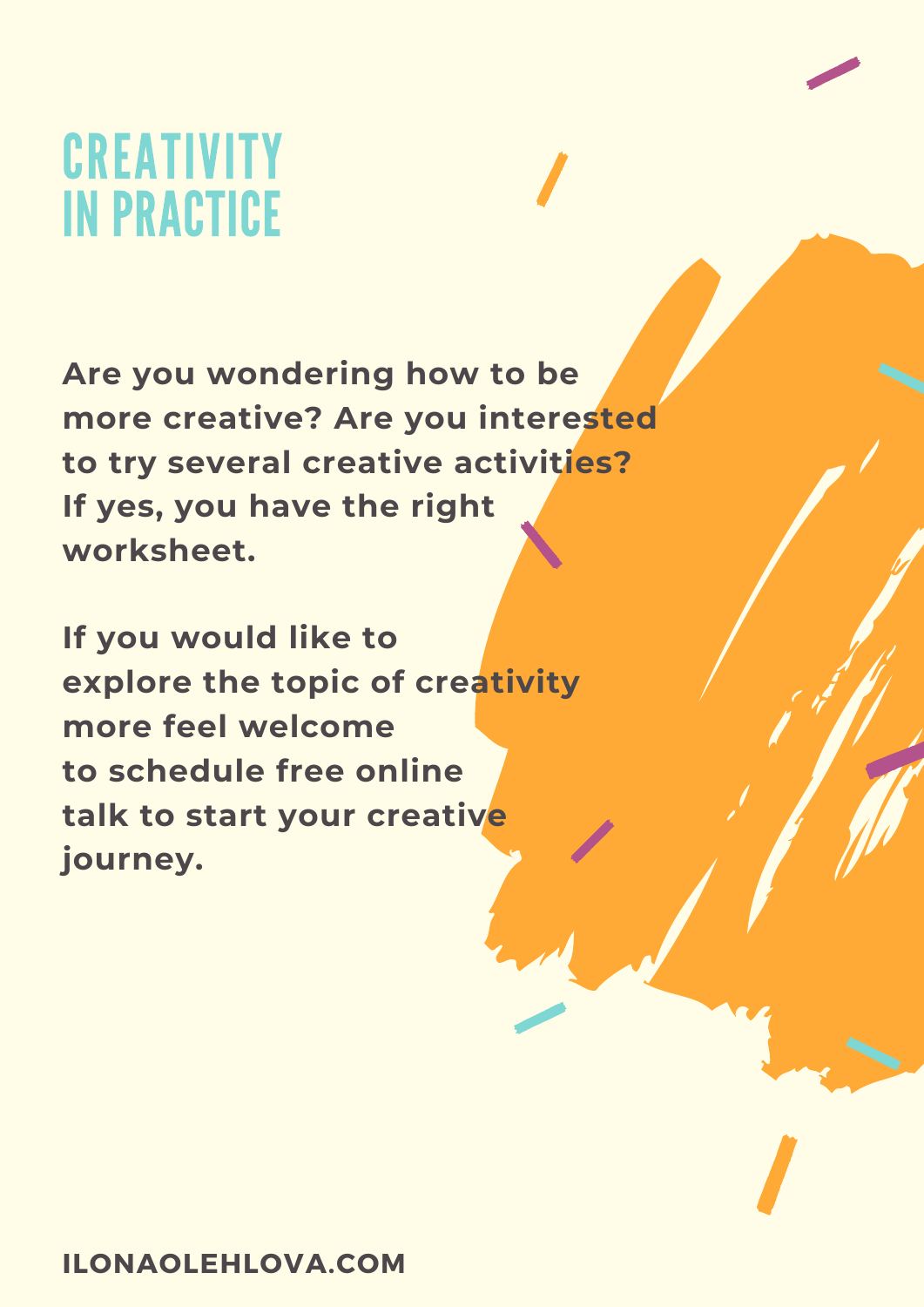# **CREATIVITY** INPRACTICE - DAILY LIFE

**ACTIVITY 1: PLAY WITH THE 'ORDINARY'**

**CHOOSE YOUR FAVOURITE OBJECT E.G. YOUR COFFEE CUP, TAKE A MOMENT TO LOOKAT IT AND IN NEXT STEP TRY TO:**

**-DRAW IT; -DESCRIBE IT IN LESS THAN 50 WORDS; -SELL IT = TRY TO COME UP WITH SHORT ADVERTISEMENT - LESS THAN 10 WORDS.**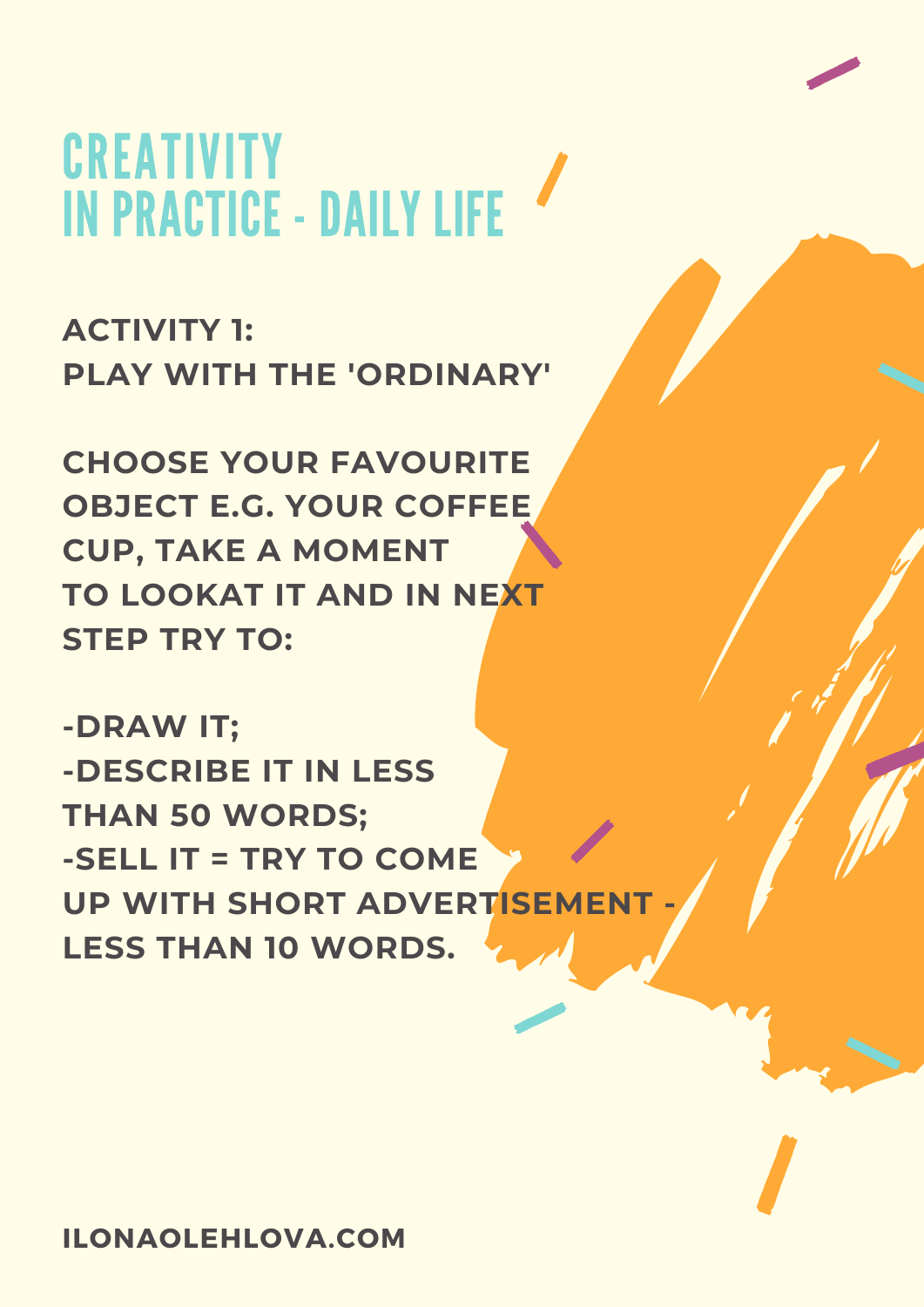# **CREATIVITY** INPRACTICE - DAILY LIFE

**ACTIVITY 2: CHALLENGE YOURSELF, CHANGE YOUR ROUTINE**

**OUR LIVES ARE FULL PATTERNS, ROUTINES, TRY TO:**

**-TAKE DIFFERENT ROUTE TO YOUR JOB; -BUY YOUR STUFF IN OTHER SHOP; -CHANGE YOUR FAVOURITE ENVIRONMENT E.G. YOU DO NOT LIKE LISTEN TO MUSIC WHILE WORKING - TRY IT TODAY.**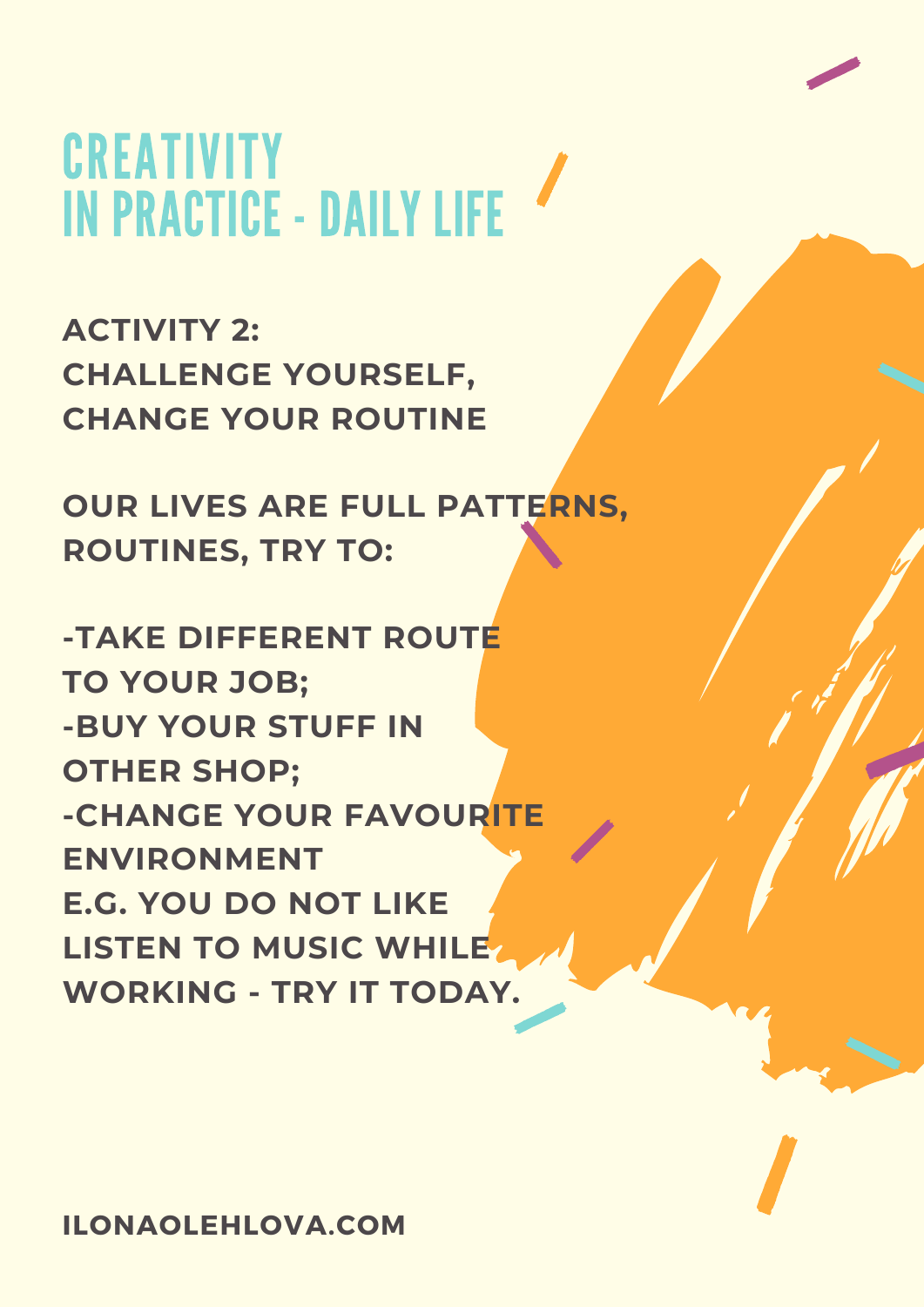# **CREATIVITY** INPRACTICE - WORK LIFE

**ACTIVITY 3: MAKE VISUALIZATION PART OF YOUR WORK**

**BEFORE YOU START TO WORK ON NEW PROJECT, HAVE A MEETING:**

**TRY TO DRAW, SKETCH, MAKE A COLLAGE, OR USE PHOTOS AS A WAY OF BRAINSTORMING.**

**NO WORDS THIS TIME.**

**ILONAOLEHLOVA.COM**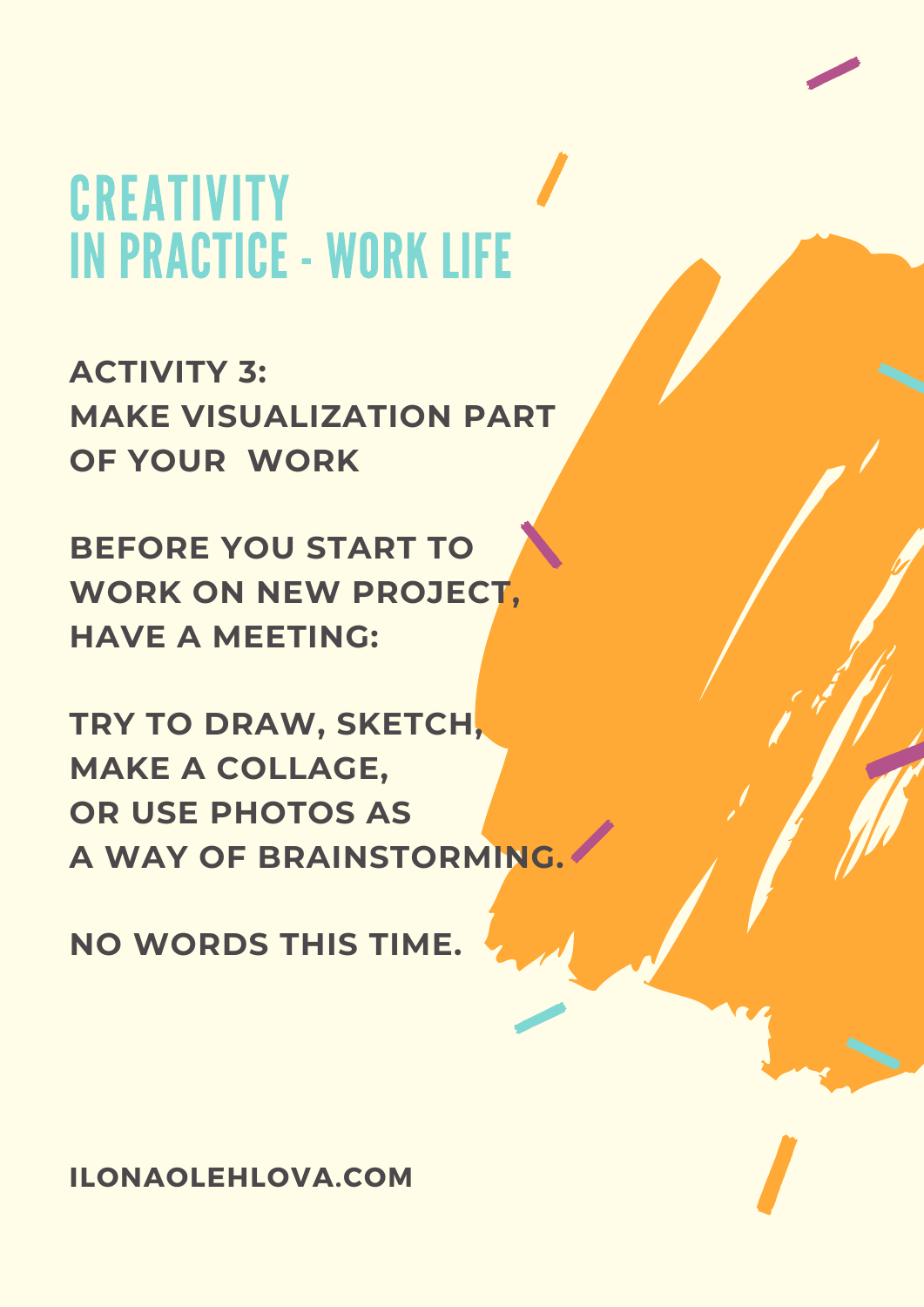# **CREATIVITY** INPRACTICE - WORK LIFE

**ACTIVITY 4: GO FOR MORE IDEAS**

**ONE IDEA IS NOT ENOUGH 10 IDEAS ARE NOT ENOUGH**

**IF YOU ARE LOOKING FOR NEW IDEAS PUSH YOURSELF FOR MORE**

**- 50 NEW IDEAS FOR A START.**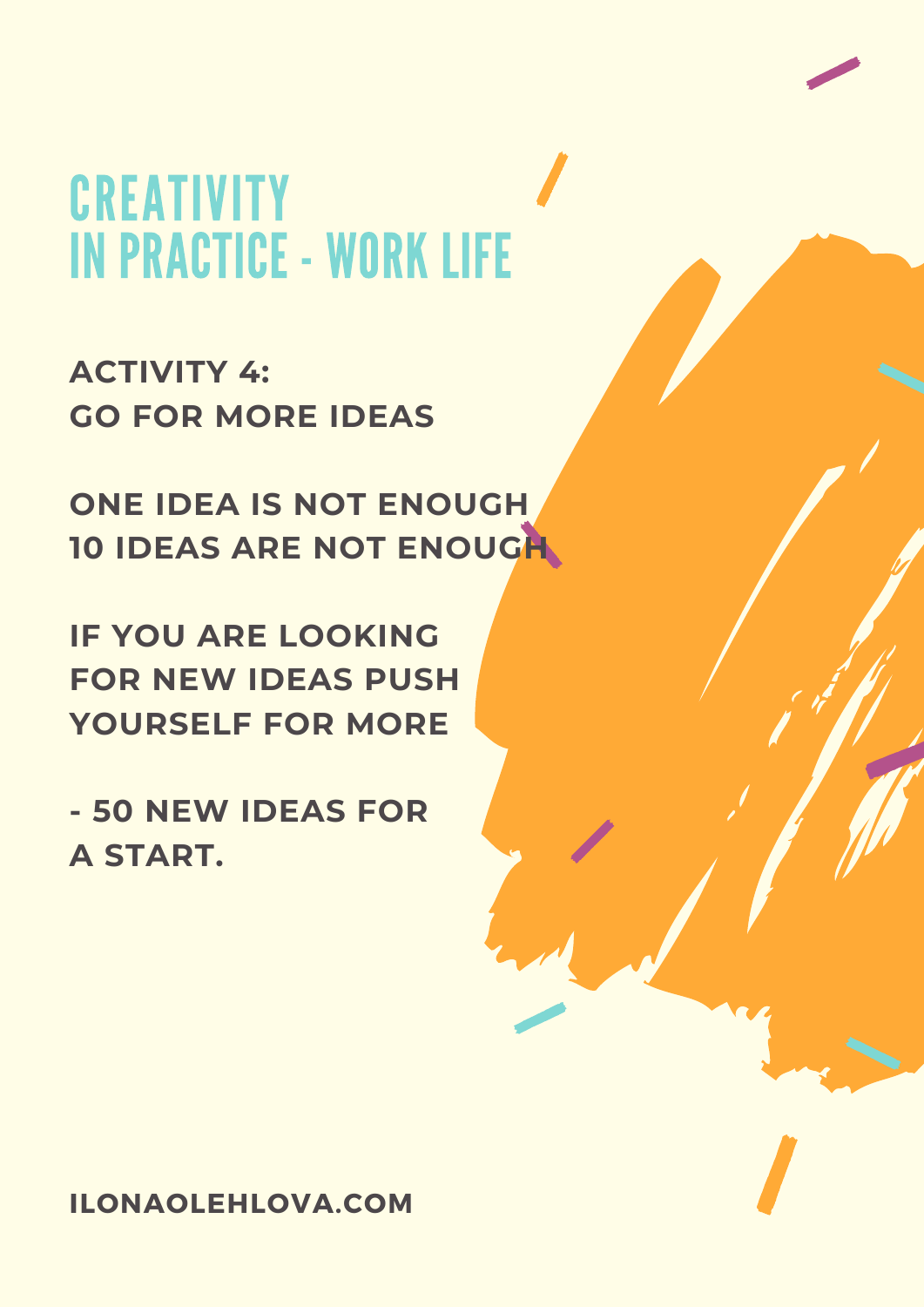# **CREATIVITY** IN PRACTICE - WORK LIFE

**ACTIVITY 5: PLAY INSIDE YOUR BOX**

**'THINK OUTSIDE OF THE BOX' IS FAMOUS SAYING BUT FOR TODAY FORGET IT.**

**FOR A START MAKE A LIST OF ALL RESOURCES THAT YOU HAVE AND AFTER LOOK FOR NEW COMBINATIONS.**

**DO NOT ADD ANYTHING WHAT YOU DO NOT HAVE RIGHT NOW.**